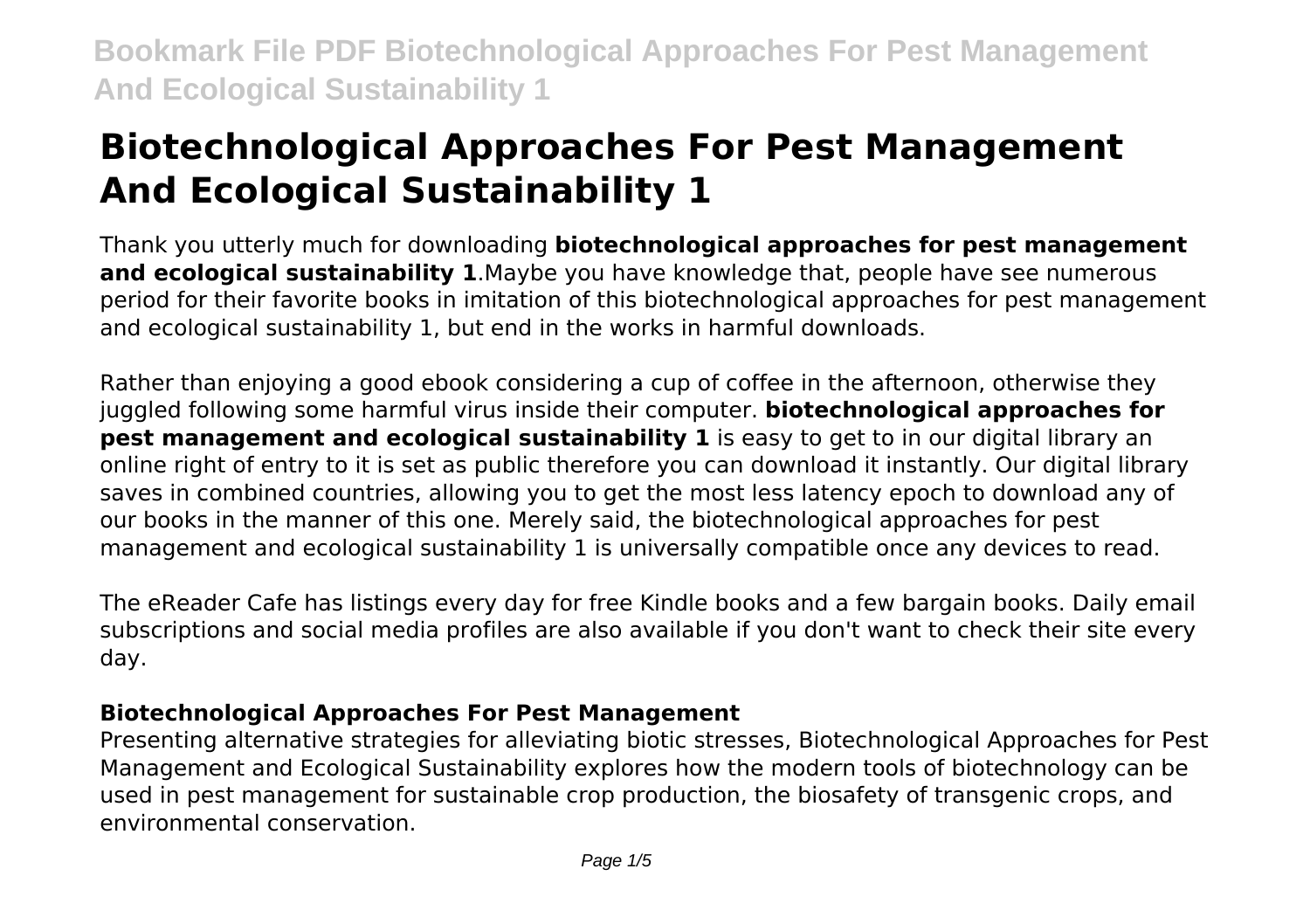#### **Biotechnological Approaches for Pest Management and ...**

Due to increasing problems occurring from massive applications of pesticides, such as insect resistance to pesticides, the use of biotechnological tools to minimize losses from insect pests has become inevitable. Presenting alternative strategies for alleviating biotic stresses, Biotechnological Approaches for Pest Management and Ecological Sustain

#### **Biotechnological Approaches for Pest Management and ...**

Biotechnology in the context of insect pest management can be defined as the controlled and deliberate manipulation of biological systems to achieve efficient insect pest control. Living organisms have evolved an enormous spectrum of biological capabilities and by choosing appropriate organisms with specific capability, it is possible to obtain meaningful control of such insect pest species.

#### **Biotechnological Approaches for Insect Pest Management ...**

Biotechnological Approaches for Pest Management and Ecological Sustainability Posted on 31.10.2020 by vaha Biotechnological Approaches for Pest Management and

### **Biotechnological Approaches for Pest Management and ...**

Biotechnological Approaches for the Control of Insect Pests in Crop Plants 271 Transgene Source and Mode of Action Example of use Biotin binding proteins (avidin and streptavidin) Biotin is an essential vitamin for insects. It functions as a covalently-bound cofactor in various carboxylases, which have major roles in

# **Biotechnological Approaches for the Control of Insect ...**

Biotechnological Approaches for the Control of Insect Pests in Crop Plants 1. Introduction. Each year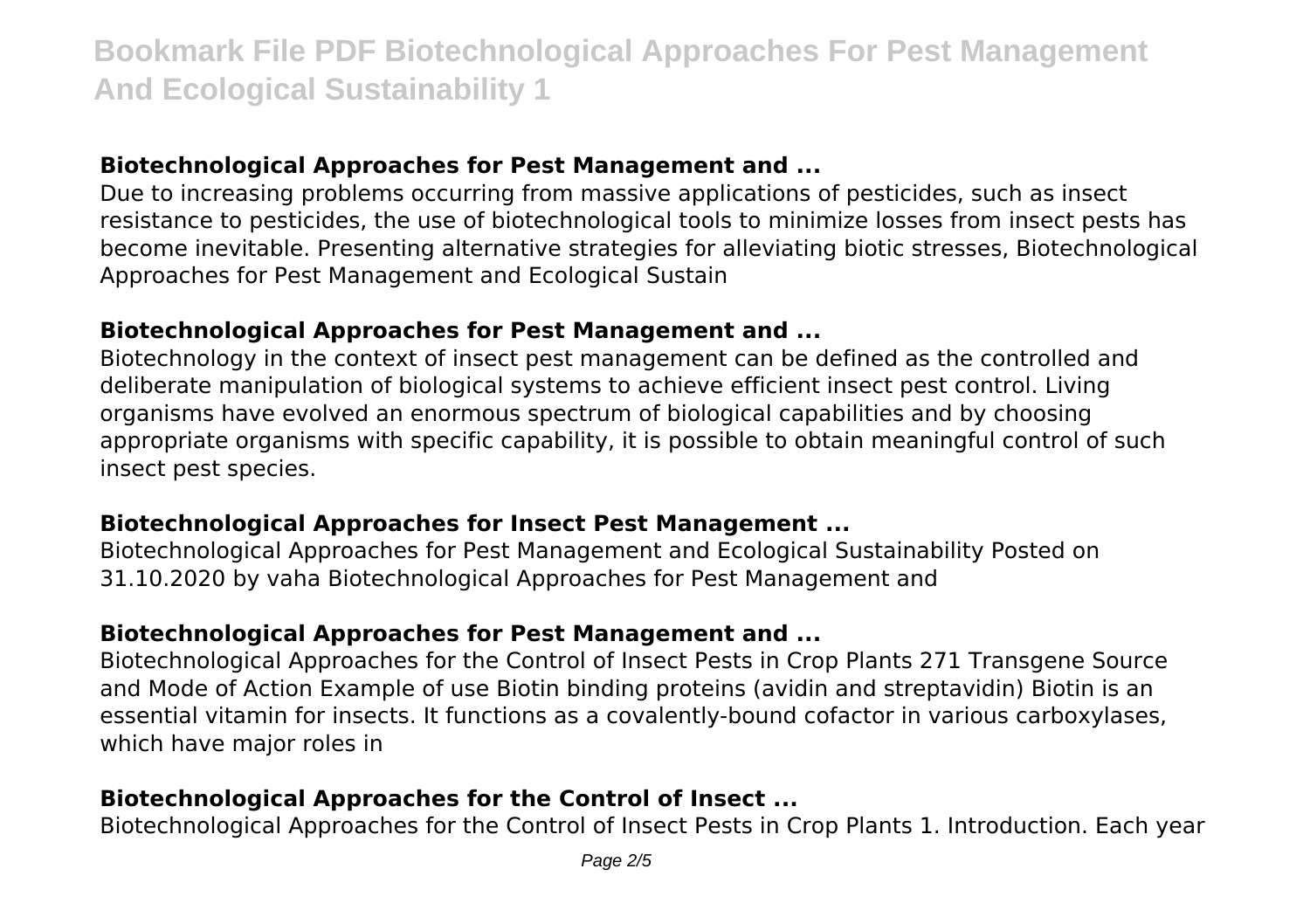billions of dollars are spent worldwide on insect control in agriculture [1]. Despite this... 2. The use of genetically modified plants for control of lepidopteran insects. As mentioned ...

### **Biotechnological Approaches for the Control of Insect ...**

Download Biotechnological Approaches For Pest Management And Ecological Sustainability books, Due to increasing problems occurring from massive applications of pesticides, such as insect resistance to pesticides, the use of biotechnological tools to minimize losses from insect pests has become inevitable. Presenting alternative strategies for ...

# **[PDF] biotechnological approaches for sustainable ...**

Biotechnological Approaches for Pest Management and

# **Plant Stress and Biotechnology - Hindawi ...**

Pest management by modifying insect behaviour: PDF unavailable: 21: Use of sex pheromones in pest management: PDF unavailable: 22: Use of attractants and repellants in pest management: PDF unavailable: 23: Pest management through radiation technology - Principles: PDF unavailable: 24: Sterile Insect Technique - case studies: PDF unavailable: 25

# **NPTEL :: Agriculture - NOC:Integrated Pest Management (IPM)**

Biotechnological approaches to develop insect resistant plants began long ago, and commercial application started in 1996 with success of transgenic Bacillus thuringiensis (Bt) crops (James, 2008). This chapter covers the issues ranging from insect–host plant resistance to the application of molecular approaches for pest management.

# **Biotechnological Approaches - ScienceDirect**

Conclusion Biotechnological approaches play important role in insect-pest management. The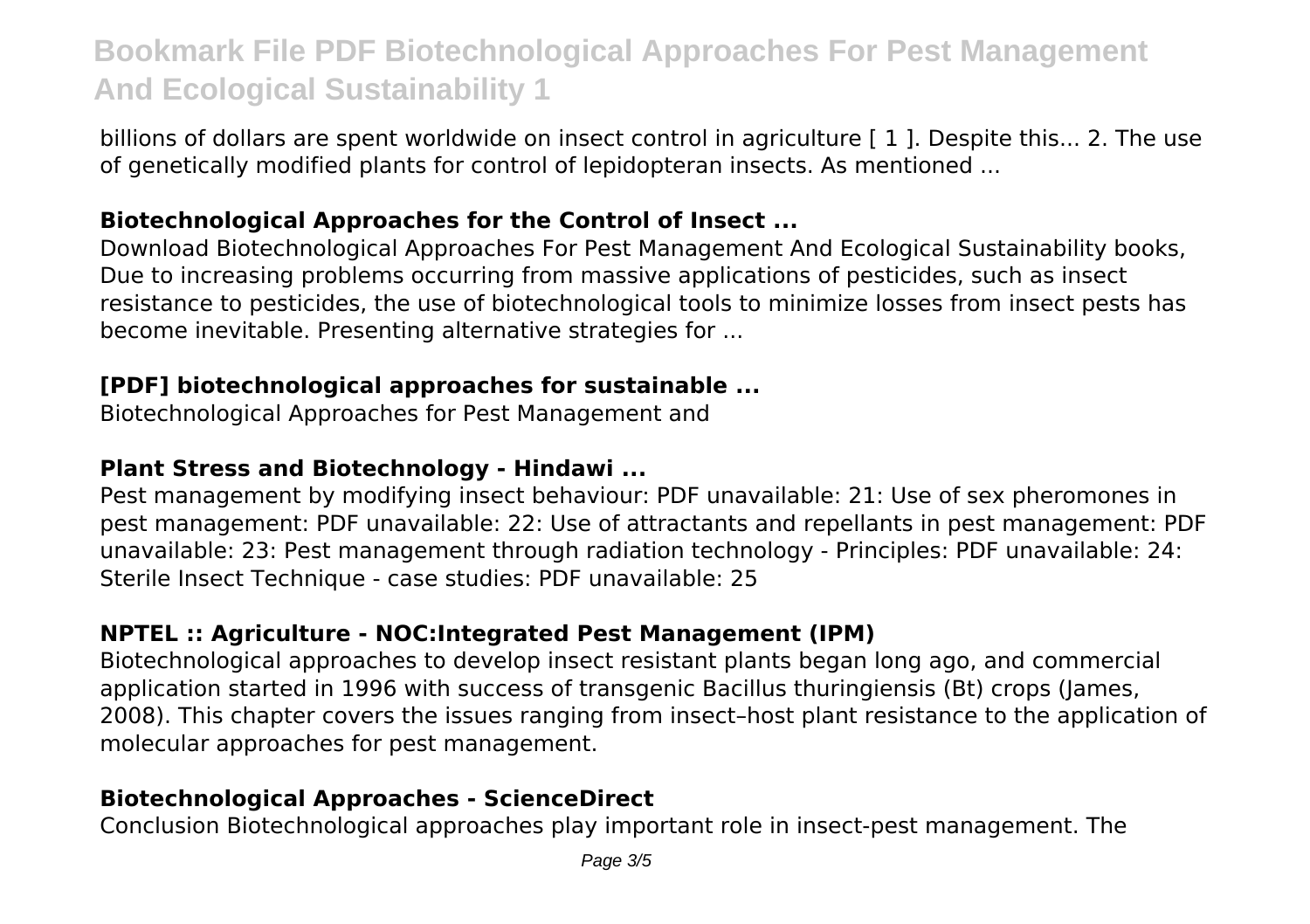efficacy of bio-control agents can be increased through rDNA technology. DNA barcoding can help in quick and accurate identification. DNA fingerprinting helps for identification of biotypes and genetic changes in Insect-pest. 48.

#### **Biotechnological approaches in entomology**

Biotechnology provides ample opportunities for effective and targeted insect-pest control through critical analysis and engineering of biological processes. This chapter describes widely accepted...

#### **Biotechnological Approaches for Insect Pest Management ...**

Hari C Sharma, "Biotechnological Approaches for Pest Management and Ecological Sustainability" 2008 | pages: 548 | ISBN: 1560221631 | PDF | 6,0 mb

#### **Biotechnological Approaches for Pest Management and ...**

Genetic engineering approaches, such as transgenics and RNA interference (RNAi), are potentially useful for the control of whiteflies. Transgenic plants harboring insecticidal toxins/lectins developed via nuclear or chloroplast transformation are a promising vehicle for whitefly control.

### **Biotechnological interventions for the sustainable ...**

Download Biotechnological Approaches For Pest Management And Ecological Sustainability books, Due to increasing problems occurring from massive applications of pesticides, such as insect resistance to pesticides, the use of biotechnological tools to minimize losses from insect pests has become inevitable. Presenting alternative strategies for alleviating biotic stresses, Biotechnological Approaches for Pest Management and Ecological Sustain

# **Biotechnological Approaches For Pest Management And ...**

In the wheat crop, biotechnological approaches are yielding remarkable results in the area of